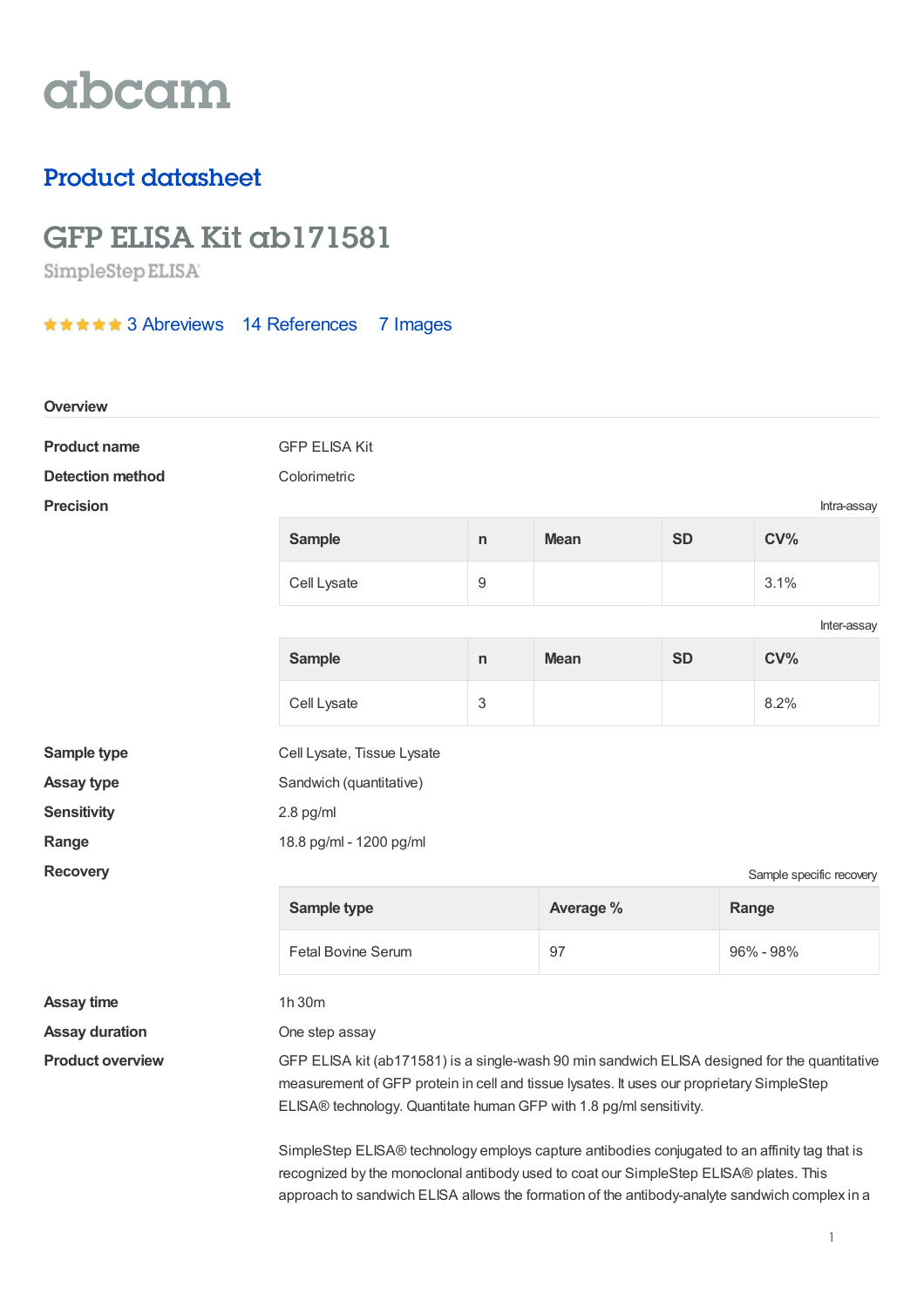|                             | single step, significantly reducing assay time. See the SimpleStep ELISA® protocol summary in<br>the image section for further details. Our SimpleStep ELISA® technology provides several<br>benefits:                                                                                                                                                                                                                                                                                                                                                                                                                                                                                                                                                                                                                                                                                                                                                                                                                     |                     |  |  |
|-----------------------------|----------------------------------------------------------------------------------------------------------------------------------------------------------------------------------------------------------------------------------------------------------------------------------------------------------------------------------------------------------------------------------------------------------------------------------------------------------------------------------------------------------------------------------------------------------------------------------------------------------------------------------------------------------------------------------------------------------------------------------------------------------------------------------------------------------------------------------------------------------------------------------------------------------------------------------------------------------------------------------------------------------------------------|---------------------|--|--|
|                             | -Single-wash protocol reduces assay time to 90 minutes or less<br>-High sensitivity, specificity and reproducibility from superior antibodies<br>-Fully validated in biological samples<br>-96-wells plate breakable into 12 x 8 wells strips                                                                                                                                                                                                                                                                                                                                                                                                                                                                                                                                                                                                                                                                                                                                                                              |                     |  |  |
|                             | Watch our short animated video to see how it works                                                                                                                                                                                                                                                                                                                                                                                                                                                                                                                                                                                                                                                                                                                                                                                                                                                                                                                                                                         |                     |  |  |
|                             | A 384-well SimpleStep ELISA® microplate (ab203359) is available to use as an alternative to the<br>96-well microplate provided with SimpeStep ELISA® kits.                                                                                                                                                                                                                                                                                                                                                                                                                                                                                                                                                                                                                                                                                                                                                                                                                                                                 |                     |  |  |
|                             | This kit will detect both the Enhanced and Superfold variants of GFP.                                                                                                                                                                                                                                                                                                                                                                                                                                                                                                                                                                                                                                                                                                                                                                                                                                                                                                                                                      |                     |  |  |
|                             | Accurate ELISAs don't have to take 3 hours or more. SimpleStep ELISA® kits deliver fast results<br>in just 90 minutes by reducing antibody and sample additions to a single step.                                                                                                                                                                                                                                                                                                                                                                                                                                                                                                                                                                                                                                                                                                                                                                                                                                          |                     |  |  |
| <b>Notes</b>                | Green fluorescent protein (GFP) is a 27 kDa protein derived from the jellyfish Aequorea victoria,<br>which emits green light (emission peak at a wavelength of 509 nm) when excited by blue light<br>(excitation peak at a wavelength of 395 nm). GFP has become an invaluable tool in cell biology<br>research, since its intrinsic fluorescence can be visualized in living cells. GFP fluorescence is<br>stable under fixation conditions and suitable for a variety of applications. GFP has been widely<br>used as a reporter for gene expression, enabling researchers to visualize and localize GFP-<br>tagged proteins within living cells without the need for chemical staining. Other applications of<br>GFP include assessment of protein protein interactions through the yeast two hybrid system and<br>measurement of distance between proteins through fluorescence energy transfer (FRET)<br>protocols. GFP technology has considerably contributed to a greater understanding of cellular<br>physiology. |                     |  |  |
|                             | Abcam has not and does not intend to apply for the REACH Authorisation of customers' uses of<br>products that contain European Authorisation list (Annex XIV) substances.<br>It is the responsibility of our customers to check the necessity of application of REACH<br>Authorisation, and any other relevant authorisations, for their intended uses.                                                                                                                                                                                                                                                                                                                                                                                                                                                                                                                                                                                                                                                                    |                     |  |  |
| <b>Platform</b>             | Microplate                                                                                                                                                                                                                                                                                                                                                                                                                                                                                                                                                                                                                                                                                                                                                                                                                                                                                                                                                                                                                 |                     |  |  |
| <b>Properties</b>           |                                                                                                                                                                                                                                                                                                                                                                                                                                                                                                                                                                                                                                                                                                                                                                                                                                                                                                                                                                                                                            |                     |  |  |
| <b>Storage instructions</b> | Store at +4°C. Please refer to protocols.                                                                                                                                                                                                                                                                                                                                                                                                                                                                                                                                                                                                                                                                                                                                                                                                                                                                                                                                                                                  |                     |  |  |
| <b>Components</b>           |                                                                                                                                                                                                                                                                                                                                                                                                                                                                                                                                                                                                                                                                                                                                                                                                                                                                                                                                                                                                                            | $1 \times 96$ tests |  |  |
| 10X GFP Capture Antibody    |                                                                                                                                                                                                                                                                                                                                                                                                                                                                                                                                                                                                                                                                                                                                                                                                                                                                                                                                                                                                                            | $1 \times 600$ µl   |  |  |
| 10X GFP Detector Antibody   |                                                                                                                                                                                                                                                                                                                                                                                                                                                                                                                                                                                                                                                                                                                                                                                                                                                                                                                                                                                                                            | $1 \times 600$ µl   |  |  |

10X Wash Buffer PT (ab206977) 1 x 20ml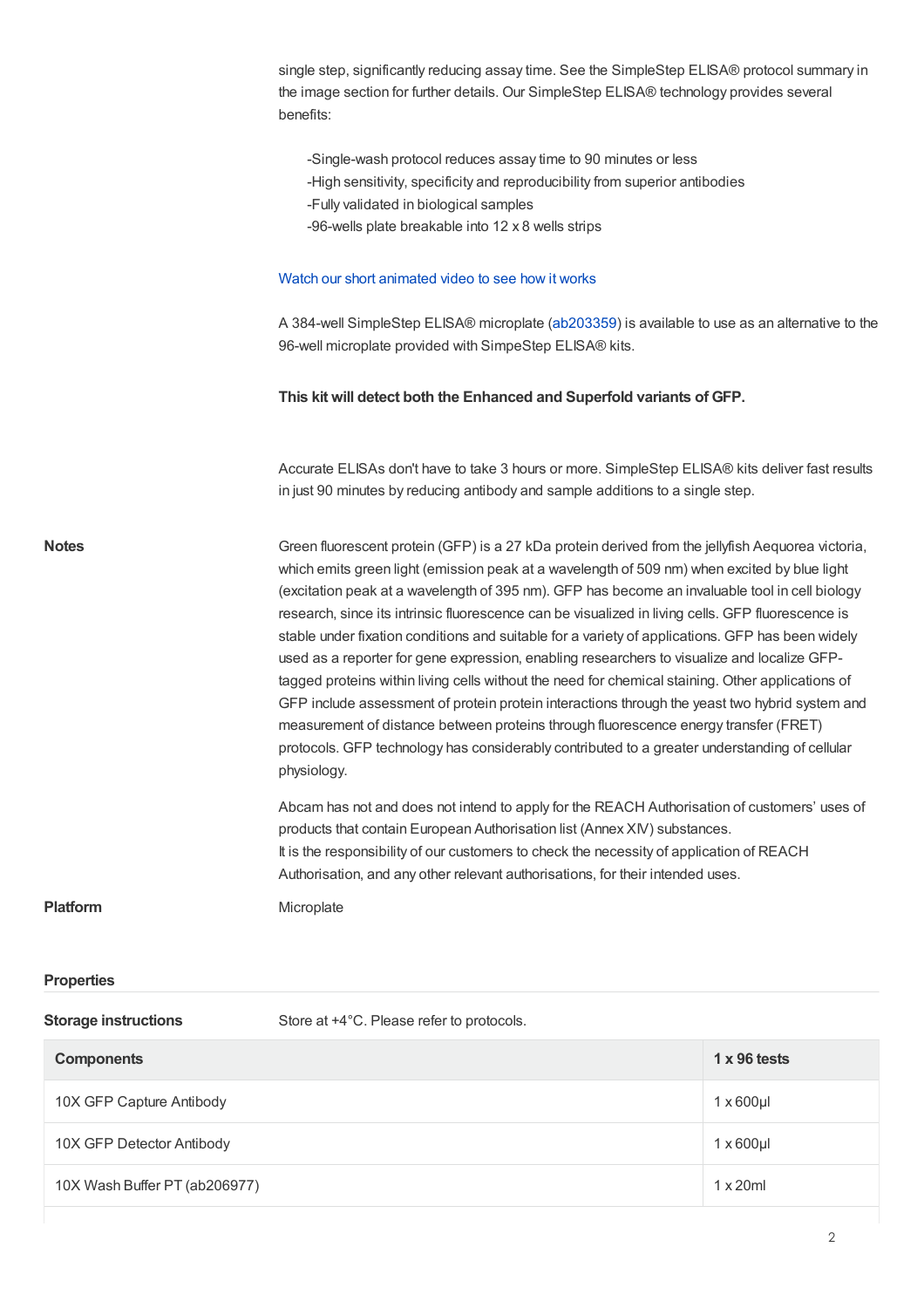| <b>Components</b>                                   | $1 \times 96$ tests |
|-----------------------------------------------------|---------------------|
| 4X Antibody Diluent EB                              | $1 \times 6$ ml     |
| 50X Cell Extraction Enhancer Solution (ab193971)    | $1 \times 1$ ml     |
| 5X Cell Extraction Buffer PTR (ab193970)            | $1 \times 10$ ml    |
| GFP Lyophilized Recombinant Protein                 | 2 vials             |
| <b>Plate Seals</b>                                  | 1 unit              |
| Sample Diluent NS (ab193972)                        | $1 \times 12$ ml    |
| SimpleStep Pre-Coated 96-Well Microplate (ab206978) | 1 unit              |
| Stop Solution                                       | $1 \times 12$ ml    |
| <b>TMB Development Solution</b>                     | $1 \times 12$ ml    |

Relevance Energy-transfer acceptor. Its role is to transduce the blue chemiluminescence of the protein aequorin into green fluorescent light by energy transfer. Fluoresces in vivo upon receiving energy from the Ca2+-activated photoprotein aequorin.

#### **Images**



SimpleStep ELISA technology allows the formation of the antibodyantigen complex in one single step, reducing assay time to 90 minutes. Add samples or standards and antibody mix to wells all at once, incubate, wash, and add your final substrate. See protocol for a detailed step-by-step guide.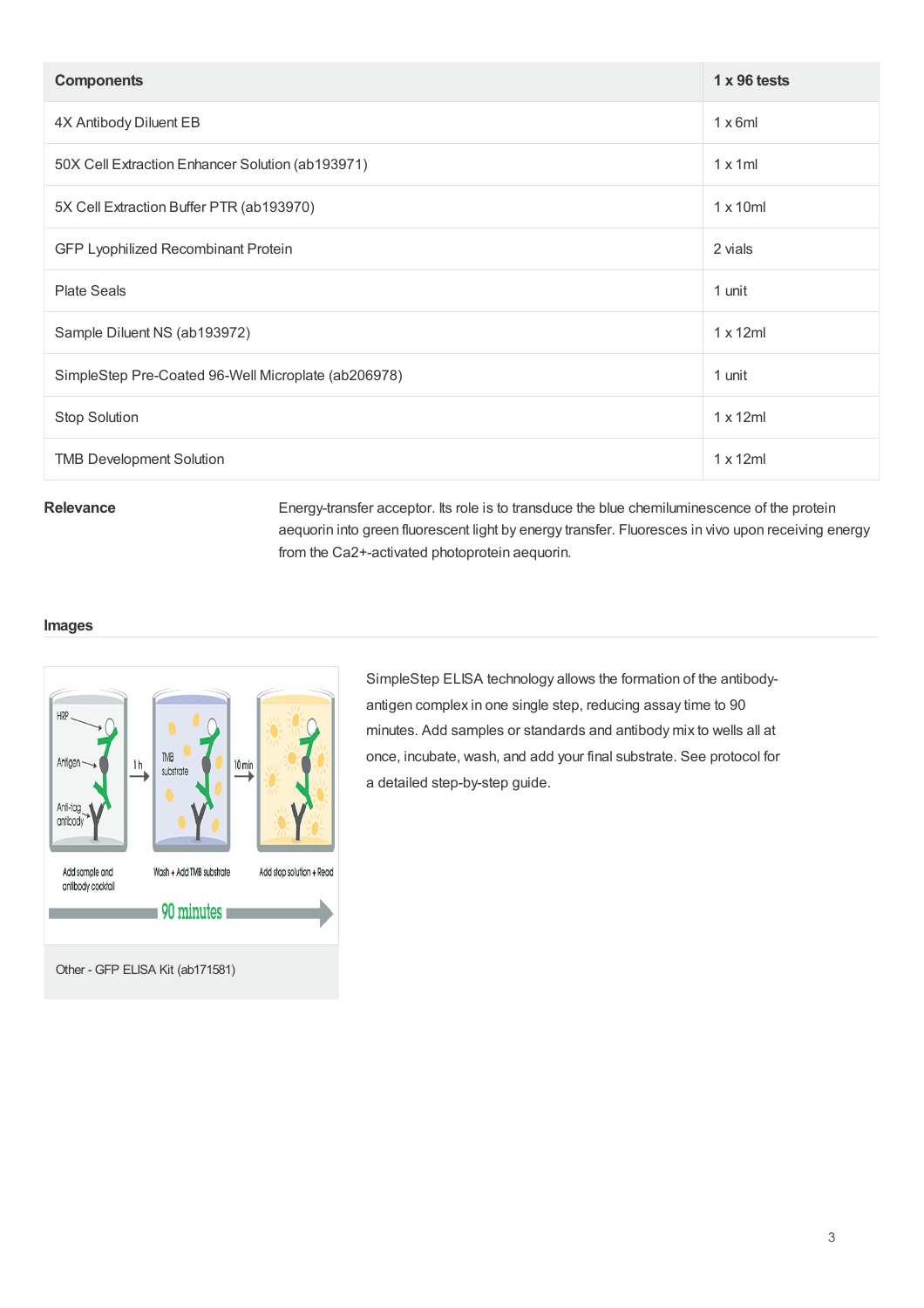

Background-subtracted data values (mean +/- SD) are graphed.

Example GFP standard curve

| <b>Standard Curve Measurements</b> |            |       |       |  |
|------------------------------------|------------|-------|-------|--|
| Concentration                      | O.D 450 nm | Mean  |       |  |
| (pg/ml)                            |            | 2     | O.D   |  |
| 0                                  | 0.055      | 0.052 | 0.054 |  |
| 18.8                               | 0.145      | 0.143 | 0.144 |  |
| 37.5                               | 0.232      | 0.220 | 0.226 |  |
| 75                                 | 0.368      | 0.367 | 0.368 |  |
| 150                                | 0.651      | 0.638 | 0.645 |  |
| 300                                | 1.197      | 1.155 | 1.176 |  |
| 600                                | 2.215      | 2.149 | 2.182 |  |
| 1,200                              | 3.588      | 3.625 | 3.606 |  |

Example of raw data for GFP standard curve

Raw data values are shown in the table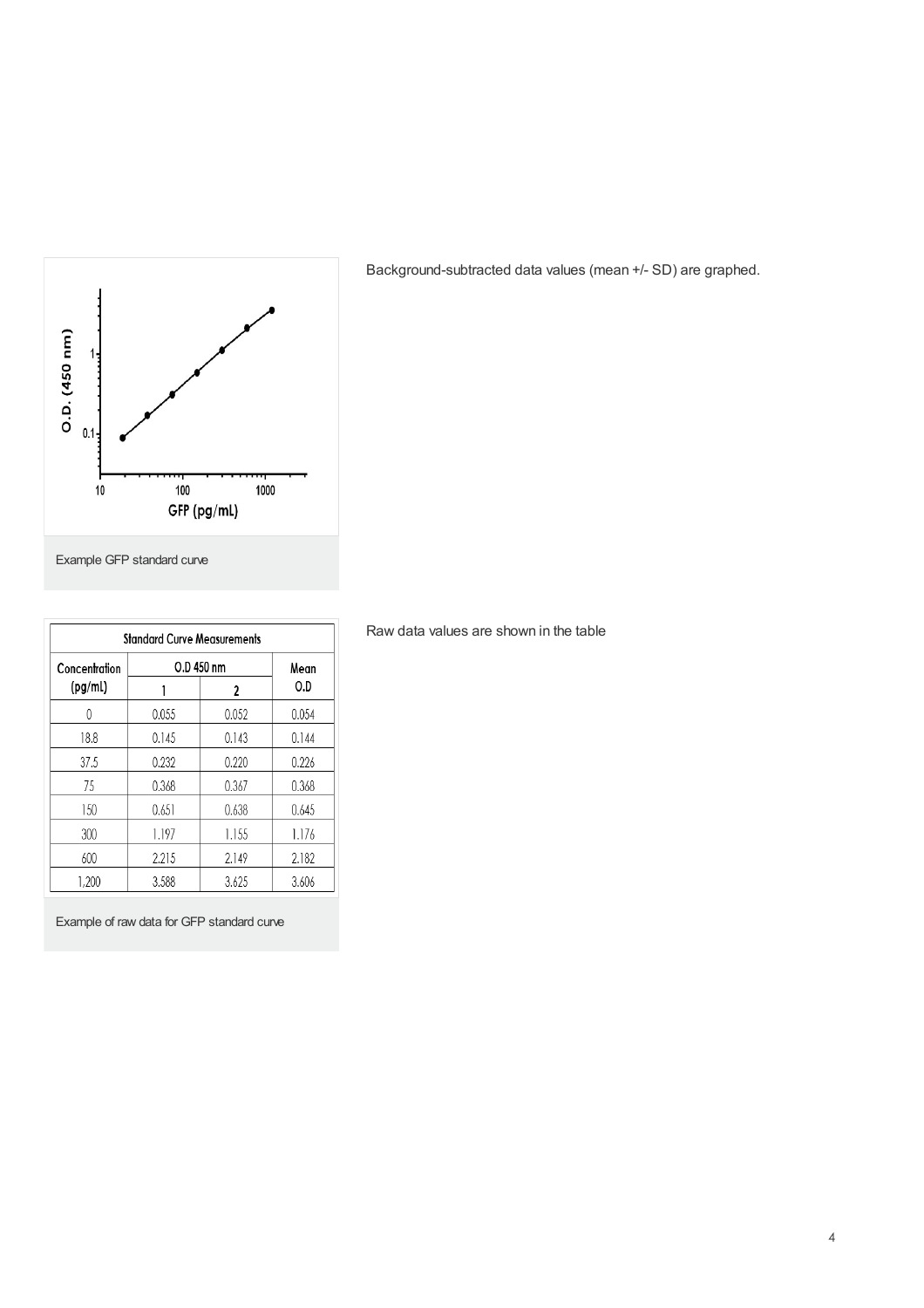

This kit recognizes bothGFP and enhanced GFP (eGFP) in cell and tissue extracts. No reactivity with mCherry, RFP or YFP was observed.



Titration of GFP spiked 143B cell lysate within the working range of the assay

Background subtracted data from triplicate measurements are plotted.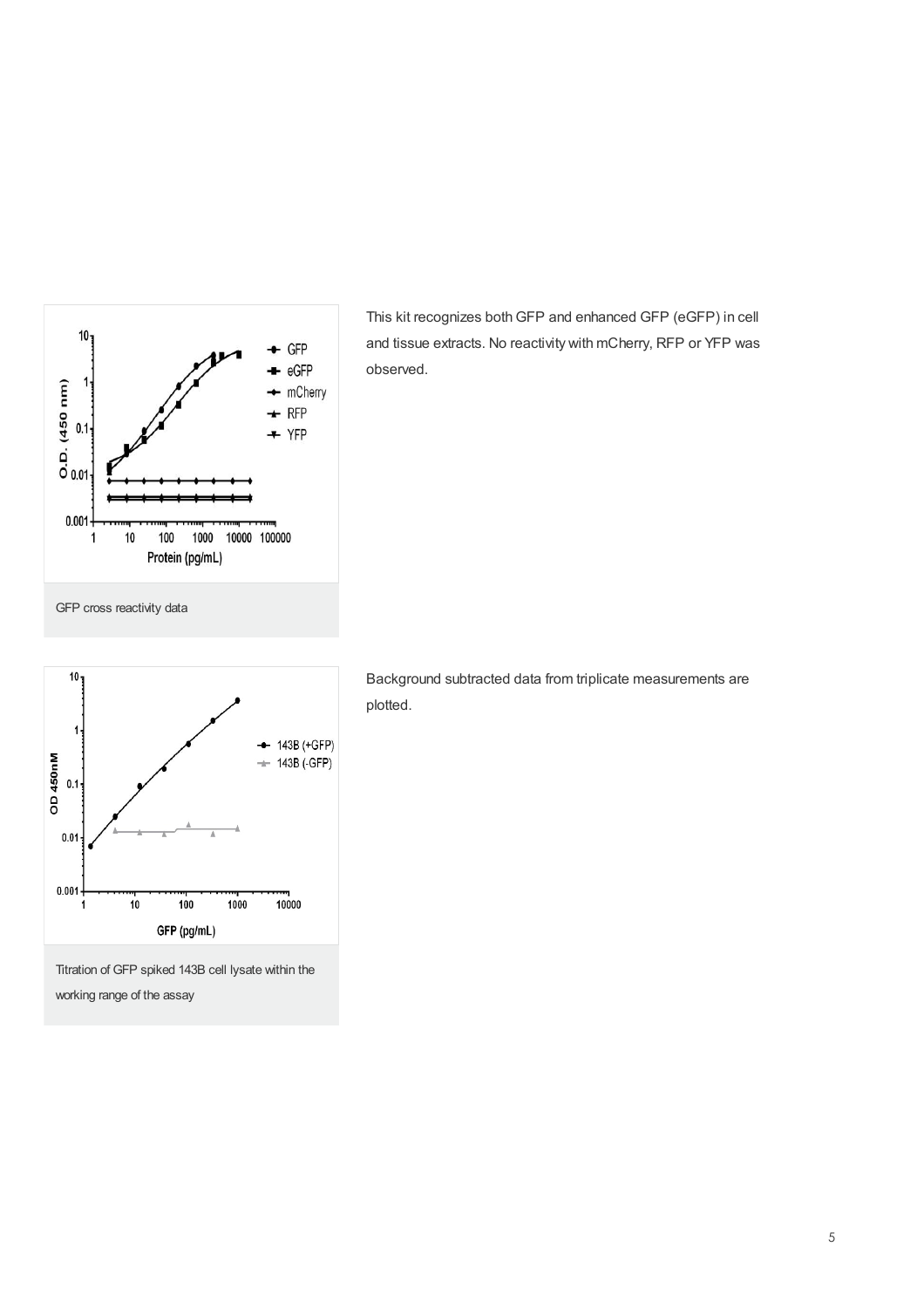

The kit works with superfold GFP.

#### See [Abreview](gfp-elisa-kit-ab171581/reviews/45516?productWallTab=Abreviews)

This image is courtesysubmitted byLing Chun

#### **LINEARITY OF DILUTION -**

| GFP spiked 143B lysate<br><b>Dilution</b> | GFP spiked 143B lysate<br>(pg/mL) | % Expected<br>Value |  |
|-------------------------------------------|-----------------------------------|---------------------|--|
| undiluted                                 | 744.1                             | 100                 |  |
| 1:3                                       | 248.0                             | 100                 |  |
| 1:9                                       | 86.6                              | 105                 |  |
| 1:27                                      | 31.3                              | 114                 |  |

Linearity of dilution for spiked GFP

**Please note:** All products are "FOR RESEARCH USE ONLY NOT FOR USE IN DIAGNOSTIC PROCEDURES"

#### **Our Abpromise to you: Quality guaranteed and expert technical support**

- Replacement or refund for products not performing as stated on the datasheet
- Valid for 12 months from date of delivery
- Response to your inquiry within 24 hours
- We provide support in Chinese, English, French, German, Japanese and Spanish  $\bullet$
- $\bullet$ Extensive multi-media technical resources to help you
- We investigate all quality concerns to ensure our products perform to the highest standards  $\bullet$

If the product does not perform as described on this datasheet, we will offer a refund or replacement. For full details of the Abpromise, please visit <https://www.abcam.com/abpromise> or contact our technical team.

#### GFP spiked 143B lysate was measured in 3-fold dilution series